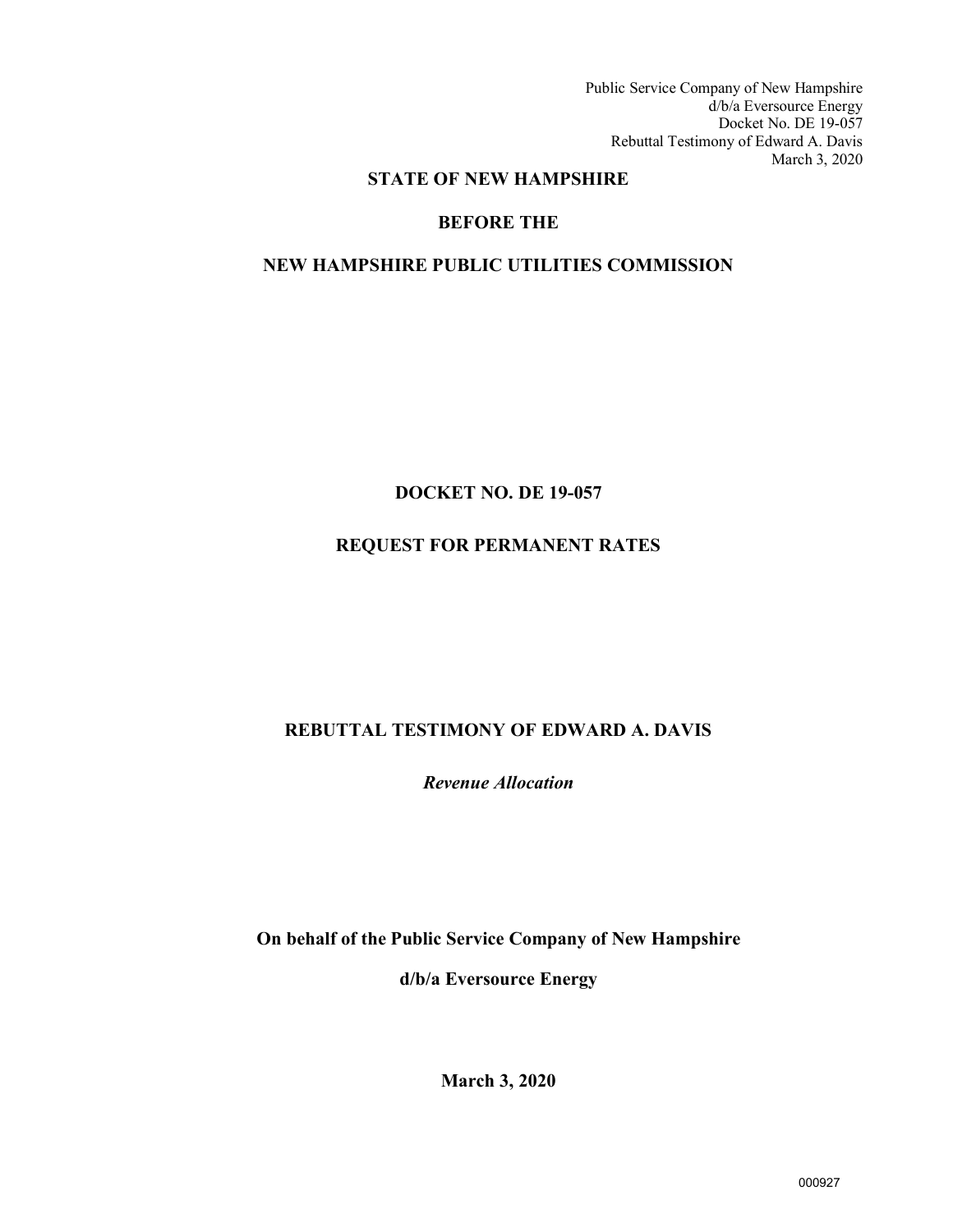Public Service Company of New Hampshire d/b/a Eversource Energy Docket No. DE 19-057 Rebuttal Testimony of Edward A. Davis March 3, 2020

# **Table of Contents**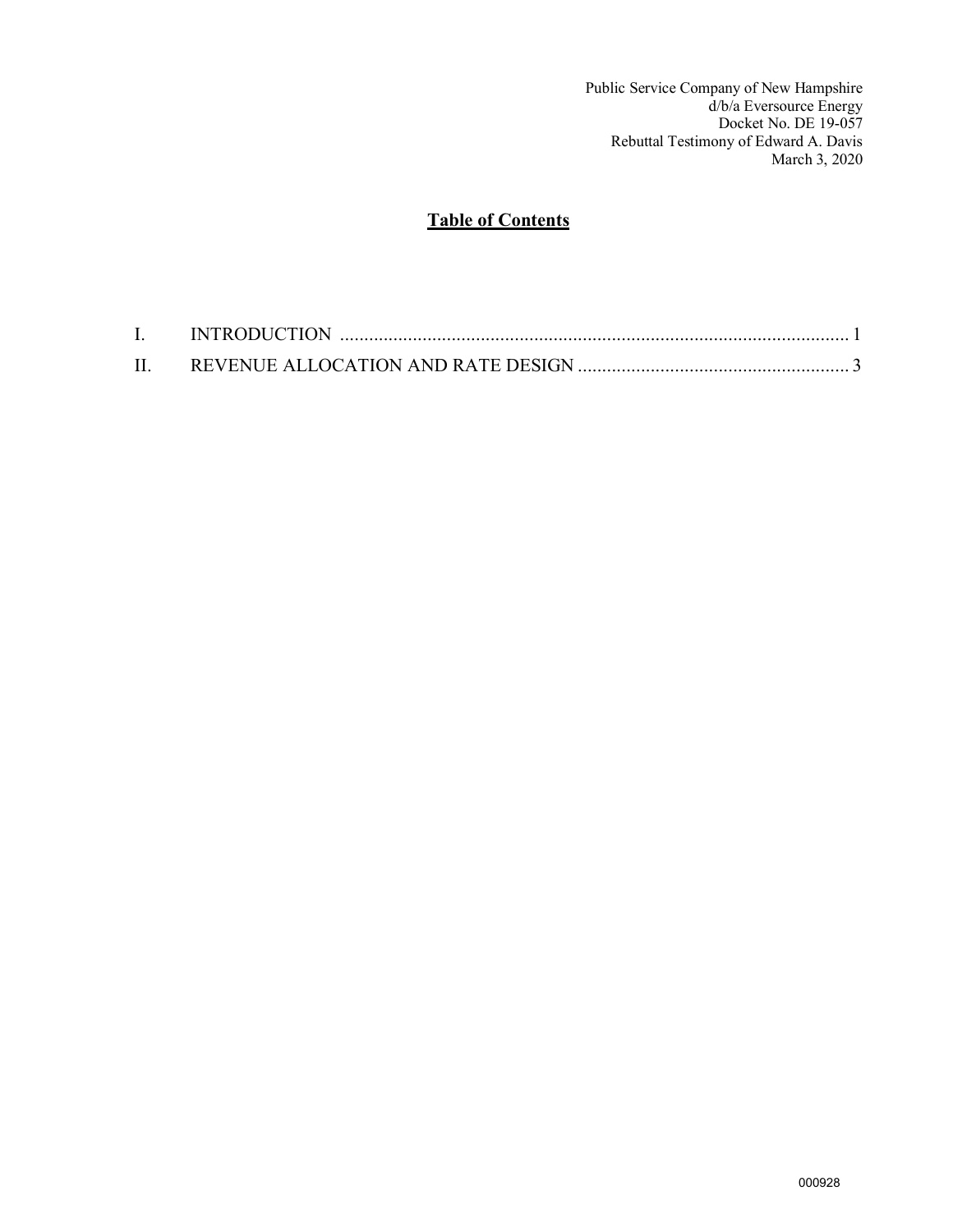Public Service Company of New Hampshire d/b/a Eversource Energy Docket No. DE 19-057 Rebuttal Testimony of Edward A. Davis March 3, 2020 Page 1 of 11

#### **STATE OF NEW HAMPSHIRE**

#### **BEFORE THE NEW HAMPSHIRE PUBLIC UTILITIES COMMISSION**

#### **REBUTTAL TESTIMONY OF EDWARD A. DAVIS**

#### **PETITION OF PUBLIC SERVICE COMPANY OF NEW HAMPSHIRE d/b/a EVERSOURCE ENERGY REQUEST FOR PERMANENT RATES**

**March 3, 2020**

**Docket No. DE 19-057 \_\_\_\_\_\_\_\_\_\_\_\_\_\_\_\_\_\_\_\_\_\_\_\_\_\_\_\_\_\_\_\_\_\_\_\_\_\_\_\_\_\_\_\_\_\_\_\_\_\_\_\_\_\_\_\_\_\_\_\_\_** 

#### <span id="page-2-0"></span>1 **I. INTRODUCTION**

- 2 **Q. Please state your name, position and business address.**
- 3 A. My name is Edward A. Davis. I am employed by Eversource Energy Service Company
- 4 as the Director of Rates. In this position, I provide support to Public Service Company of
- 5 New Hampshire ("PSNH" or the "Company"). My business address is 107 Selden Street,
- 6 Berlin, Connecticut.
- 7 **Q. Have you previously testified before the Commission, in this proceeding?**
- 8 A. Yes. I have provided direct testimony on behalf of PSNH regarding Rates and Tariff
- 9 Changes to the New Hampshire Public Utilities Commission ("Commission").

### 10 **Q. Did any other parties provide direct testimony regarding the issues addressed in your**  11 **rebuttal testimony?**

- 12 A. Yes. The Commission Staff's consultant, Dr. Sanem Sergici, the Office of Consumer
- 13 Advocate's ("OCAs") consultant, Ron Nelson, and AARP's consultant, Scott Rubin filed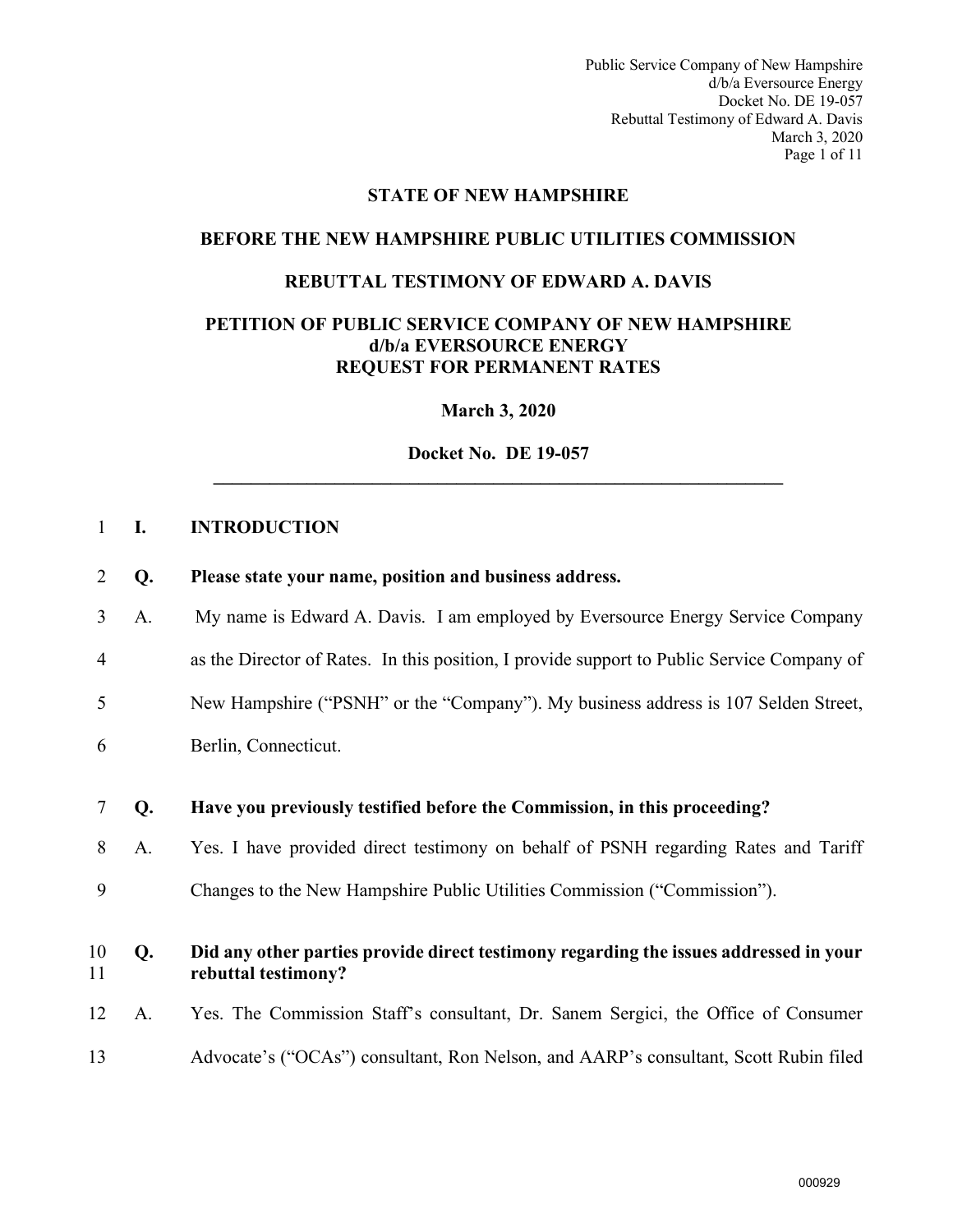1 testimony regarding the Company's cost of service studies, class revenue allocation and 2 rate design.

- 3 **Q. What is the purpose of your rebuttal testimony?**
- 4 A. The purpose of my testimony is to discuss the Company's proposed revenue allocation and 5 rate design based on the Company's cost of service studies, and to address specific issues 6 associated with these proposals raised by these parties.

### 7 **Q. Please summarize the issues addressed in this rebuttal testimony.**

8 A. The Company's rate design proposal is intended to strike a balance among numerous 9 ratemaking goals and objectives and reflects consideration of impacts to customers from 10 overall changes to rates at a class level, and from price or structural changes within each 11 class. The Company relied on the results of the filed allocated cost of service ("ACOS") 12 study and marginal cost of service ("MCOS") study to inform decisions leading to its 13 proposed revenue allocation and rate design. The use of these studies has been met with 14 both support and resistance, and with recommendations for alternate approaches. In its last 15 rate case, the Company submitted only an ACOS. The importance, however, of a having 16 a MCOS marginal cost study to inform rate design was highlighted during the case, and in 17 the final order the Commission required the Company to submit both allocated and 18 marginal cost studies in its next rate case, which it has done in this proceeding. The 19 methodologies applied in the studies filed by the Company in this case are representative 20 of what has been employed in evaluating distribution costs in other rate cases conducted 21 by the Commission. The results of these studies provide key insights into the costs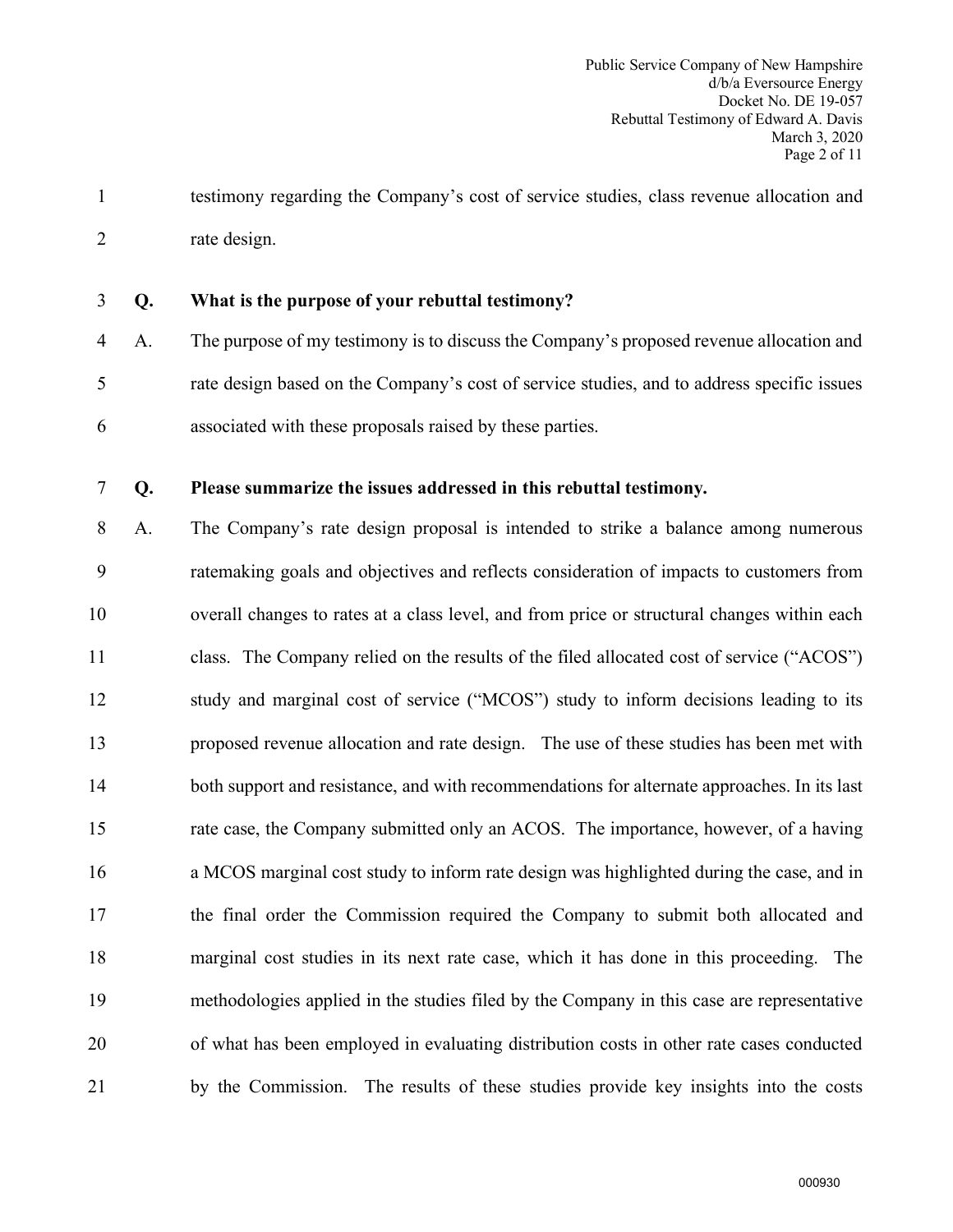Public Service Company of New Hampshire d/b/a Eversource Energy Docket No. DE 19-057 Rebuttal Testimony of Edward A. Davis March 3, 2020 Page 3 of 11

| $\mathbf{1}$   | attributable to serving customers in each class and have helped inform the development of   |
|----------------|---------------------------------------------------------------------------------------------|
| 2              | proposed class revenue requirements and rates. In this proceeding a number of issues and    |
| 3              | concerns have been raised, and certain alternate approaches have been recommended by        |
| $\overline{4}$ | witnesses for Staff, OCA and others. Rebuttal testimony submitted by the Company's          |
| 5              | Witness, Amparo Nieto, addresses many of the issues with the ACOS and MCOS raised           |
| 6              | by the parties. In this testimony I further address issues raised in testimony regarding    |
| 7              | application of study results and the Company's revenue allocation and rate design proposal. |

### <span id="page-4-0"></span>8 **II. REVENUE ALLOCATION AND RATE DESIGN**

### 9 **Q. What are your concerns regarding application of the Company's cost studies?**

10 A. Of fundamental concern are the attempts particularly by OCA's consultant to undermine 11 the validity and value of insights gained from the Company's studies, and to minimize, if 12 not dismiss, the MCOS. It appears that both OCA and AARP witnesses are unfamiliar 13 with or at least do not want to accept or rely on the MCOS and have emphasized changing 14 methodologies and applying only the ACOS. These approaches attempt to override 15 accepted practices and Commission requirements and would in appropriately serve to 16 reduce overall revenue requirement and fixed cost responsibility for the residential class 17 while shifting those responsibilities to other classes. Furthermore, the OCA's witness has 18 made a number of unwarranted claims regarding these studies, which have been addressed 19 in Ms. Nieto's rebuttal testimony.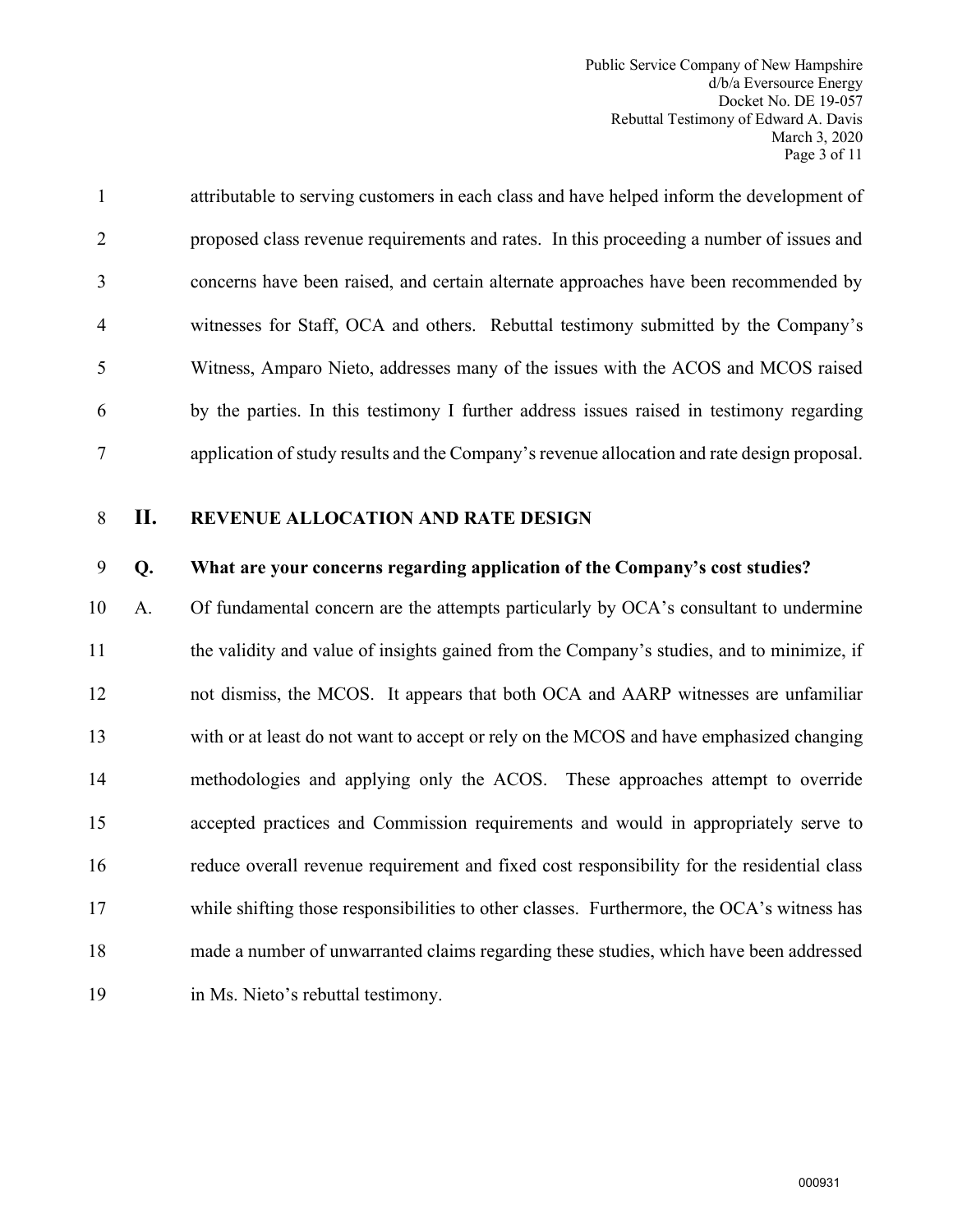Public Service Company of New Hampshire d/b/a Eversource Energy Docket No. DE 19-057 Rebuttal Testimony of Edward A. Davis March 3, 2020 Page 4 of 11

1 In developing its rate proposal, the Company has first evaluated class cost responsibility 2 and took a balanced approach in setting rates for each class consistent with key rate design 3 principles and the various factors that needed to be considered for each class. While a 4 MCOS has not been required to be filed by the Company in distribution rate cases 5 conducted since restructuring, it had been a longstanding practice previously to submit both 6 studies in a rate case. Both the ACOS and MCOS have been relied upon by the Company 7 in developing revenue allocations and rate design in previous cases. In this case, both 8 studies are required by the order of the Commission. The studies developed by the 9 Company in this case are based on current (ACOS) and forward looking (MCOS) costs, 10 and correctly employ methodologies appropriate for each type of study. The results of 11 these studies provide important insights into the Company's costs of providing service to 12 its customers and serve a critical role in guiding the Company's distribution revenue 13 allocation and rate design decisions.

### 14 **Q. What concerns has Staff raised with the application of the ACOS and MCOS in**  15 **developing proposed rates?**

16 A. Dr. Sergici has summarized a number of key rate principles and reviewed the Company's 17 rate proposal noting where emphasis was more heavily placed by the Company (e.g., 18 gradualism) , and decisions to address other changes, particularly where structural changes 19 might be made, were deferred (e.g., TOU pricing). While the Company does not 20 necessarily disagree with the recommendations for additional changes, it has considered 21 the requirements and potential impacts that could occur as a result of these changes, noting 22 additional requirements that would need to be addressed including potential meter changes,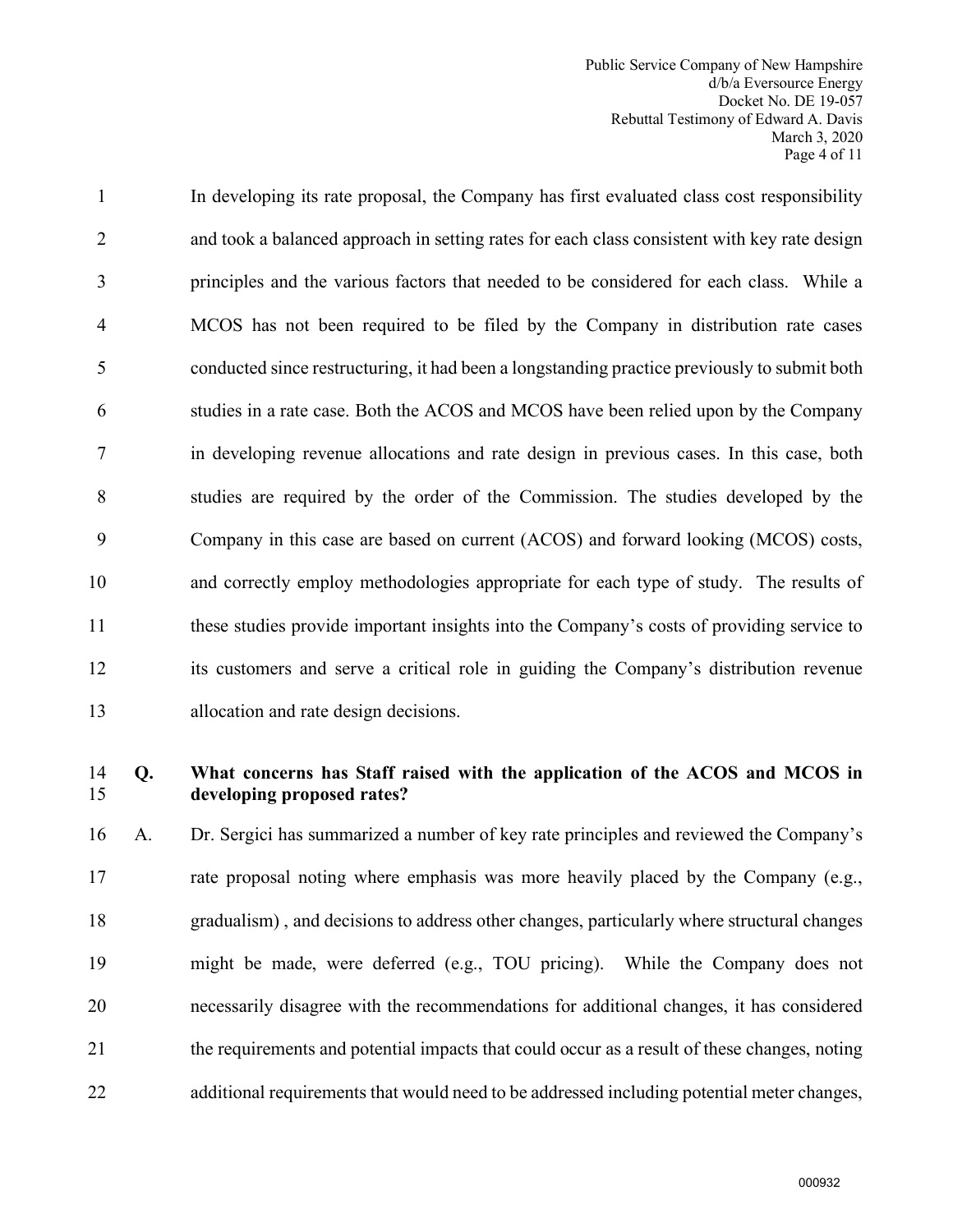Public Service Company of New Hampshire d/b/a Eversource Energy Docket No. DE 19-057 Rebuttal Testimony of Edward A. Davis March 3, 2020 Page 5 of 11

1 the need for billing determinants and other information to design rates and provide 2 information to customers to facilitate informed decisions. Recognizing the priorities set in 3 developing the company's rate proposal, a number of additional concerns should be 4 addressed before developing additional changes to rates. The impacts and requirements for 5 implementing new structures, data availability, and customer education and outreach are 6 all important in evaluating the requirements and impacts that customers may see.

7 Regarding revenue allocation, the Company notes that its approach of using the equalized 8 Rate of Return (ROR) as a basis for setting revenue allocation targets is not ad hoc. The 9 ROR evaluation provided reflects use of the ACOS study results to identify the relative 10 revenue contribution of each class toward its revenue requirements responsibility, and to 11 inform the degree to which overall rates may be adjusted (with a goal of moving toward 12 unity) while working within reasonable bounds to assure consideration of bill impacts and 13 gradualism for each class is given and greater equity among rate classes is achieved. As 14 observed by Dr. Sergici, these considerations, along with greater alignment of fixed and 15 variable costs and more efficient pricing were given priority in developing the Company's 16 proposal.

17 It is important to also note that in setting these priorities, the Company is working with 18 legacy rate designs that vary significantly by class, along with emerging and somewhat 19 undefined rate design needs. The structures that have fallen to distribution rates through 20 the process of unbundling reflect production and transmission function characteristics and 21 rate design that have been in effect for many years. As a result of the MCOS conducted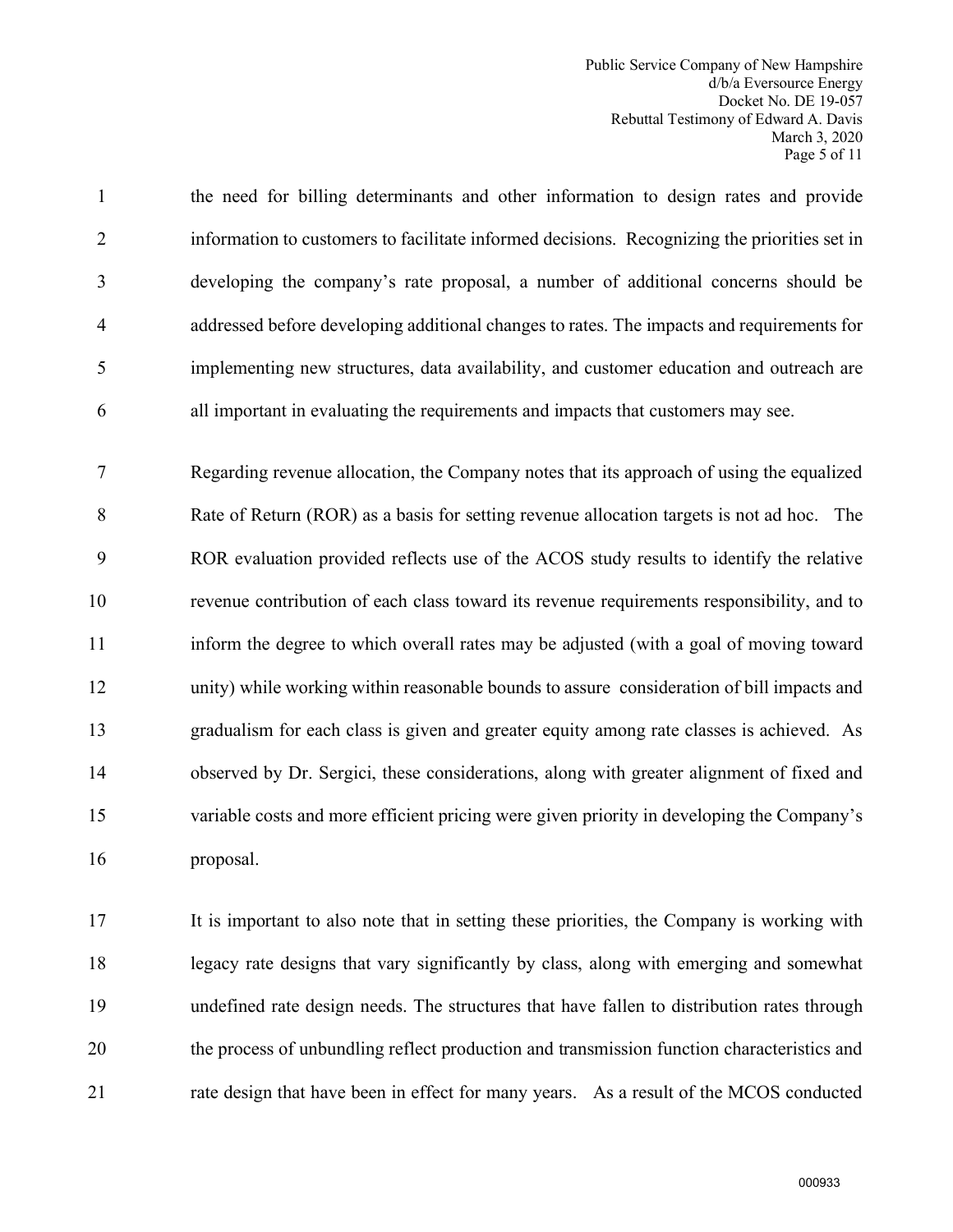Public Service Company of New Hampshire d/b/a Eversource Energy Docket No. DE 19-057 Rebuttal Testimony of Edward A. Davis March 3, 2020 Page 6 of 11

1 in this case, there are significant differences between legacy distribution rate design and 2 what the MCOS informs. While the Company has been conservative in maintaining 3 current structures while addressing the priorities discuss above, it recognizes the need to 4 also address changes to rate design, including updating TOU and block structures, to 5 achieve more efficient pricing. These structural changes may also need to address and 6 align with the growing and emerging policy objectives, and the capabilities and 7 requirements needed for their implementation, such as metering infrastructure, information 8 requirements, customer education and program development.

# 9 **Q. Should proposed outdoor lighting rates be increased to offset increases to residential**  10 **rates?**

11 A. The approach in allocation of cost responsibility and development of outdoor lighting rates 12 reflects a set of circumstances and cost-of-service characteristics unique to this class. 13 Service to outdoor lighting is unmetered, and involves a significant portion of fixed, 14 directly assigned assets that have steady load on the distribution system. Since the last 15 case, there have been many conversions both to new LED technologies and from one class 16 (OL) to another (EOL). Costs for the outdoor lighting class are largely comprised of street 17 lighting equipment and O&M. In the Company's proposal, rate design has been completely 18 revamped, consistent with the unique characteristics of this class. Witness Rubin has 19 suggested that rates ought to not "bounce around" for this class. However, relative to 20 current rates, a significant reduction is warranted. The proposed new rate design for this 21 class reflects changes in customer characteristics and rate design set at a revenue 22 requirement based on a unity rate of return ("ROR") (further, the allocated study fully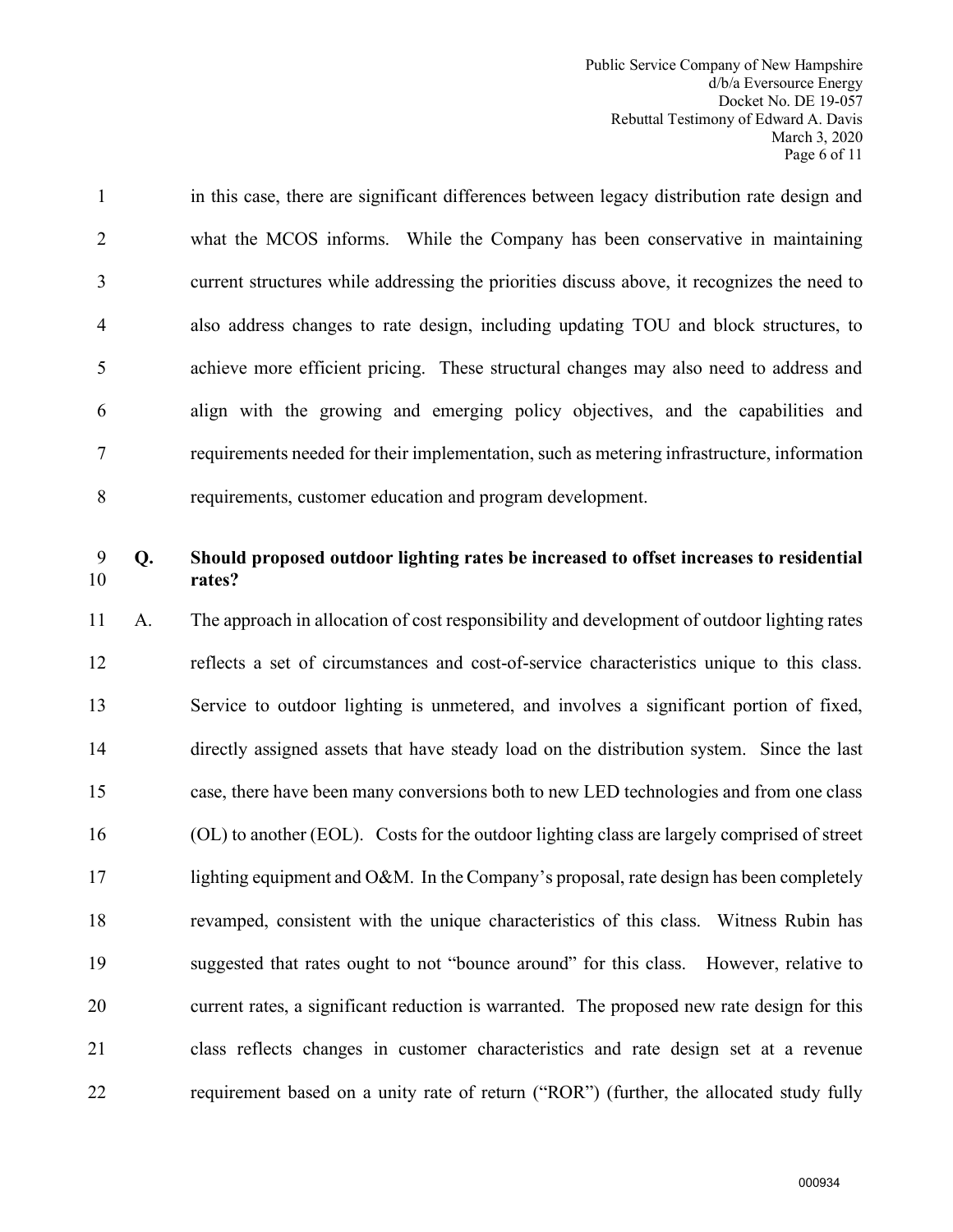1 reconciles the marginal costs of newly installed lights with the embedded costs of those 2 lights.)

3 Adjustments to outdoor lighting rates performed over time on an average class basis when 4 compared with the updated cost of service and rate levels reflected in the Company's 5 proposal result in a significant decrease to rates from current to proposed levels. Proposed 6 outdoor lighting rate changes reflect the significant changes and unique characteristics of 7 this class. It is appropriate from a cost of service or fairness perspective to single out and 8 "trade off" a portion of revenue allocations from the residential class to the outdoor lighting 9 class as witness Rubin suggests. If it is found to be in the public interest to allocate less of 10 an increase to the residential class than proposed (noting that the Company has proposed 11 to move residential rates partially toward their full revenue requirements responsibility), 12 then all else being equal, a weighting of such reduced allocation among all classes would 13 be more equitable.

### 14 **Q. Is the proposed Residential Rate R customer charge reasonable and appropriate?**

15 A. One of the priorities in designing proposed rates beyond setting overall class targets is to 16 determine the level of costs recovered through fixed vs. variable charges within each class. 17 The cost studies provide important information for guiding this rate design decision. The 18 ACOS provides key information about the level of fixed costs, while the MCOS provides 19 key information about efficient pricing. The Company relied on the marginal cost study to 20 establish fixed cost benchmarks for the customer charge, and in evaluating how far to move 21 rates from current levels toward benchmark levels while paying particular attention to bill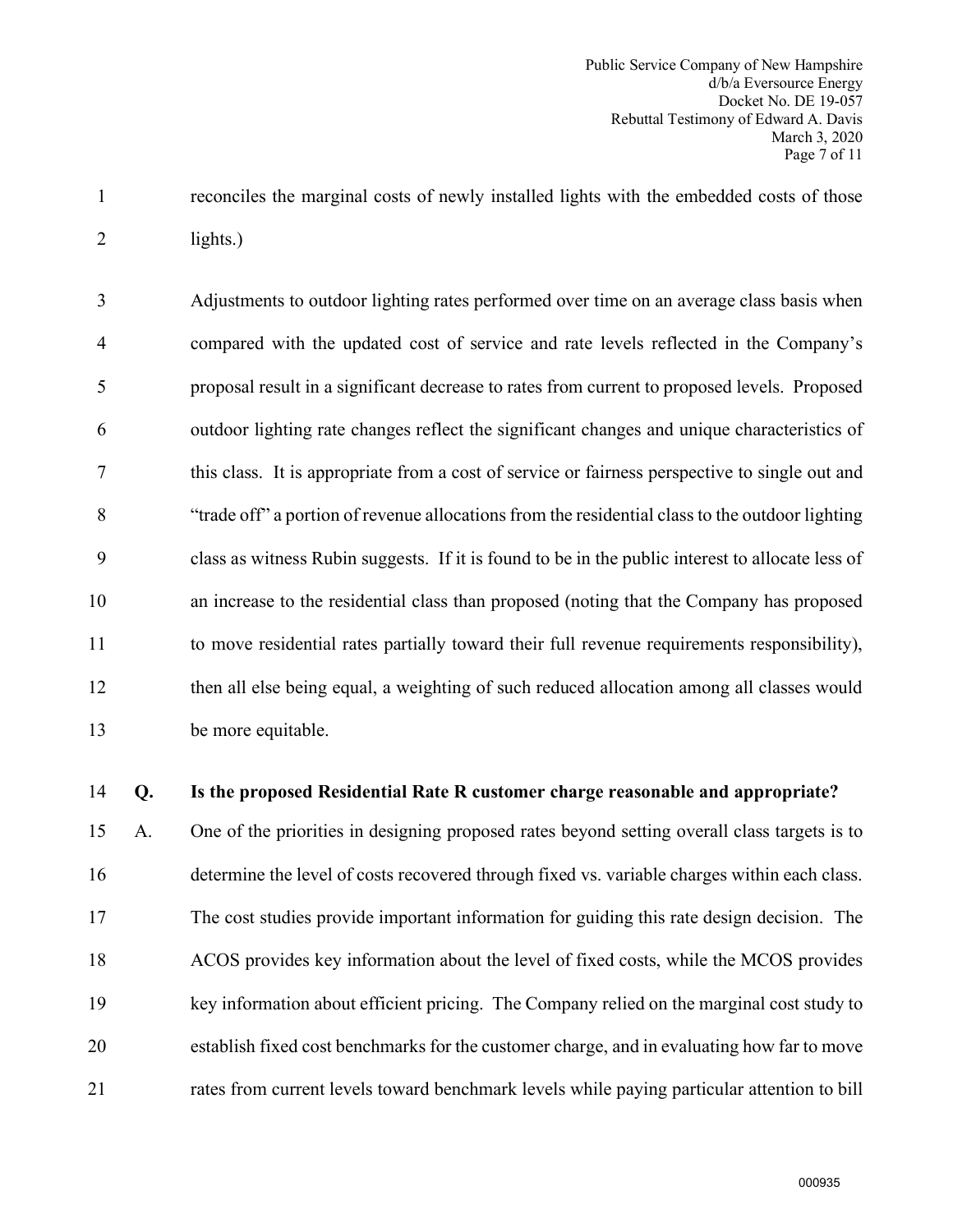1 impacts and degree of gradualism to be applied. In addition to the MCOS, the Company 2 compared its proposed rates with the level of fixed charges from the allocated cost study. 3 Witnesses Nelson and Rubin have advocated moving away from reliance on either the 4 ACOS or MCOS filed by the Company, recommending certain changes in the ACOS 5 methodology (e.g., application of the so-called basic method) that serve to shift cost 6 responsibility away from the residential class. An evaluation of theses alternate methods 7 and flaws in the claims made or approach employed is discussed in the rebuttal testimony 8 of Witness Nieto. 9 As noted earlier, the Company is required to submit both the ACOS and MCOS in this 10 proceeding. Both studies are important to Staff and the Commission. The role and 11 importance to the Commission of the MCOS in designing rates was recently highlighted in 12 the Electric Division recommendations to the Commission regarding the development of [1](#page-9-0)3 rate design standards for electric vehicles,<sup>1</sup> and is recognized as essential in developing 14 efficient pricing and addressing a number of rate design principles, as discussed in the 15 testimony of Staff's consultant, Sanem Sergici.

<span id="page-9-0"></span><sup>1</sup> "*Rates designed under the cost of service standard should, to the maximum extent practicable, reflect the cost of providing service to a particular customer class. The cost of service standard has been a foundational component of rate design in New Hampshire for decades."*, referencing further Pub.Serv.Co. of New Hampshire, Order No 20,504 at 285 (June 8, 1992):"*If we viewed rate design as a house, the important aspects of equity, continuity, simplicity, understandability and revenue stability are the attributes that make the house livable…The support – the foundation and the frame is the cost studies; particularly, it rests on the marginal cost of service study (MCOSS)".* IR 20-004, Recommendations Regarding Investigation of Electric Vehicle Rate Design Standards, Electric Vehicle Time of Day Rates for Residential and Commercial Customers, January 10, 2020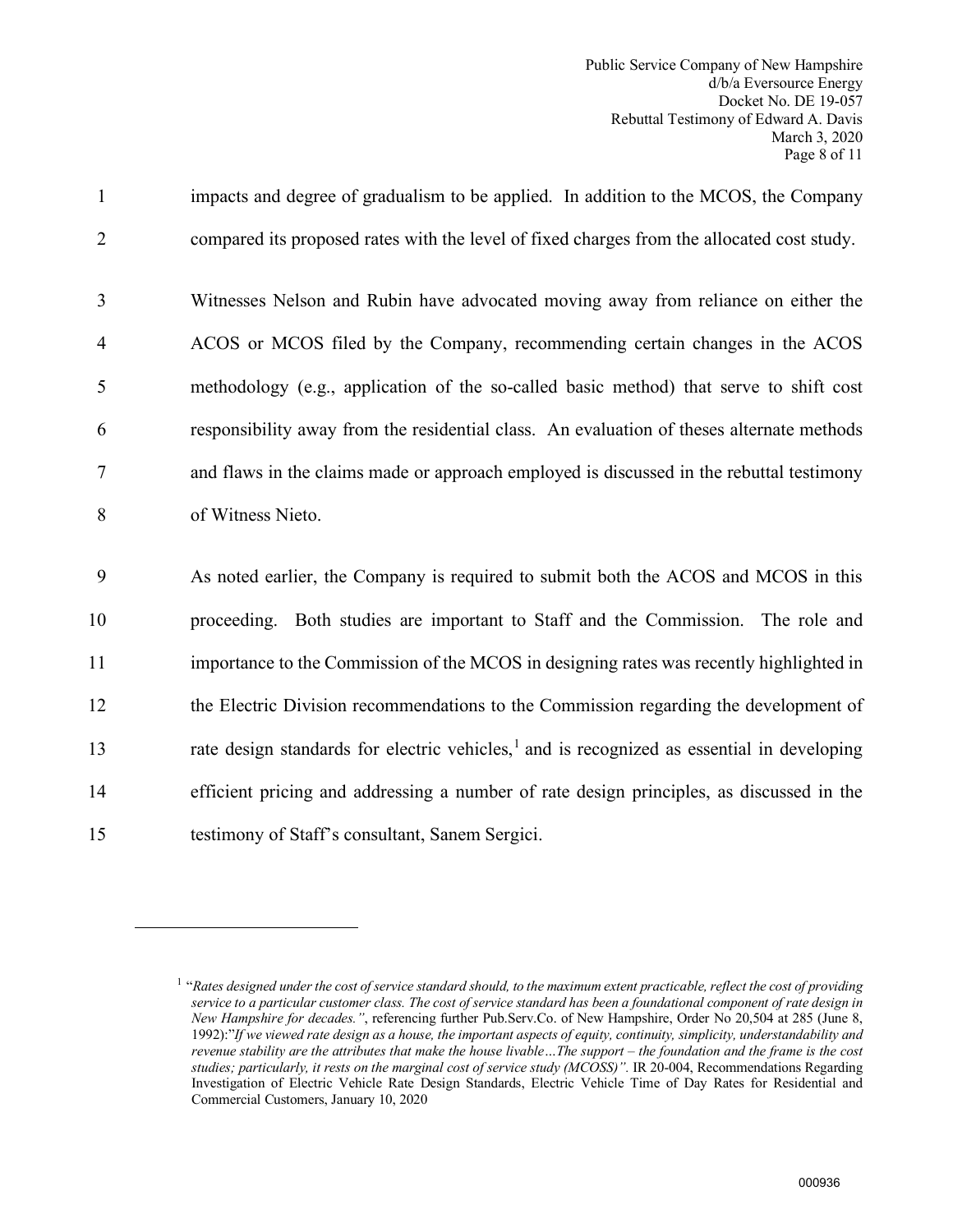### 1 **Q. What is the importance and relevance of relying on the Company's allocated and**  2 **marginal cost studies in examining fixed cost responsibility vs. comparing rates**  3 **charged by other utilities?**

4 A. The cost studies submitted by the Company provide the most relevant measure of cost 5 responsibility for its customers. In his direct testimony, Witness Rubin references a 6 Connecticut residential rate, where a minimum system study was conducted, and while the 7 study showed significantly higher fixed costs, a state policy mandated a cap that narrowed 8 the portion of fixed costs to be utilized in setting the customer charge. A MCOS was not 9 conducted in that case. Mr. Rubin also cites the setting of Eversource's Massachusetts 10 affiliate residential customer charge, but does not mention that the customer charge 11 approved was the result of consolidating many rate classes from four separate service areas 12 into one, with customer charges that increased by well over 50% in some cases, and that in 13 any event, the final approved customer charge was less than that of the allocated cost study. 14 Further, while a marginal cost study was performed, there is no customer component in 15 that study. Unlike the forward-looking approach utilized in the Company's MCOS, a 16 historic, statistical approach was applied in the MA MCOS. While witness Rubin cited 17 low residential customer charges for CT and MA, he did not provide a comparison of more 18 local utility residential rates in discovery. While the Company has requested to set a 19 residential customer charge of \$13.89 in this case, it is important to note that this is 20 significantly less than the levels indicted by both cost studies. Further, the residential 21 customer charge approved by the Commission and currently in effect for New Hampshire's 22 other regulated utilities are higher than this requested amount (Unitil: \$16.22; Liberty: 23 \$14.67). Other examples include the New Hampshire Electric Coop, at \$29.32 per month,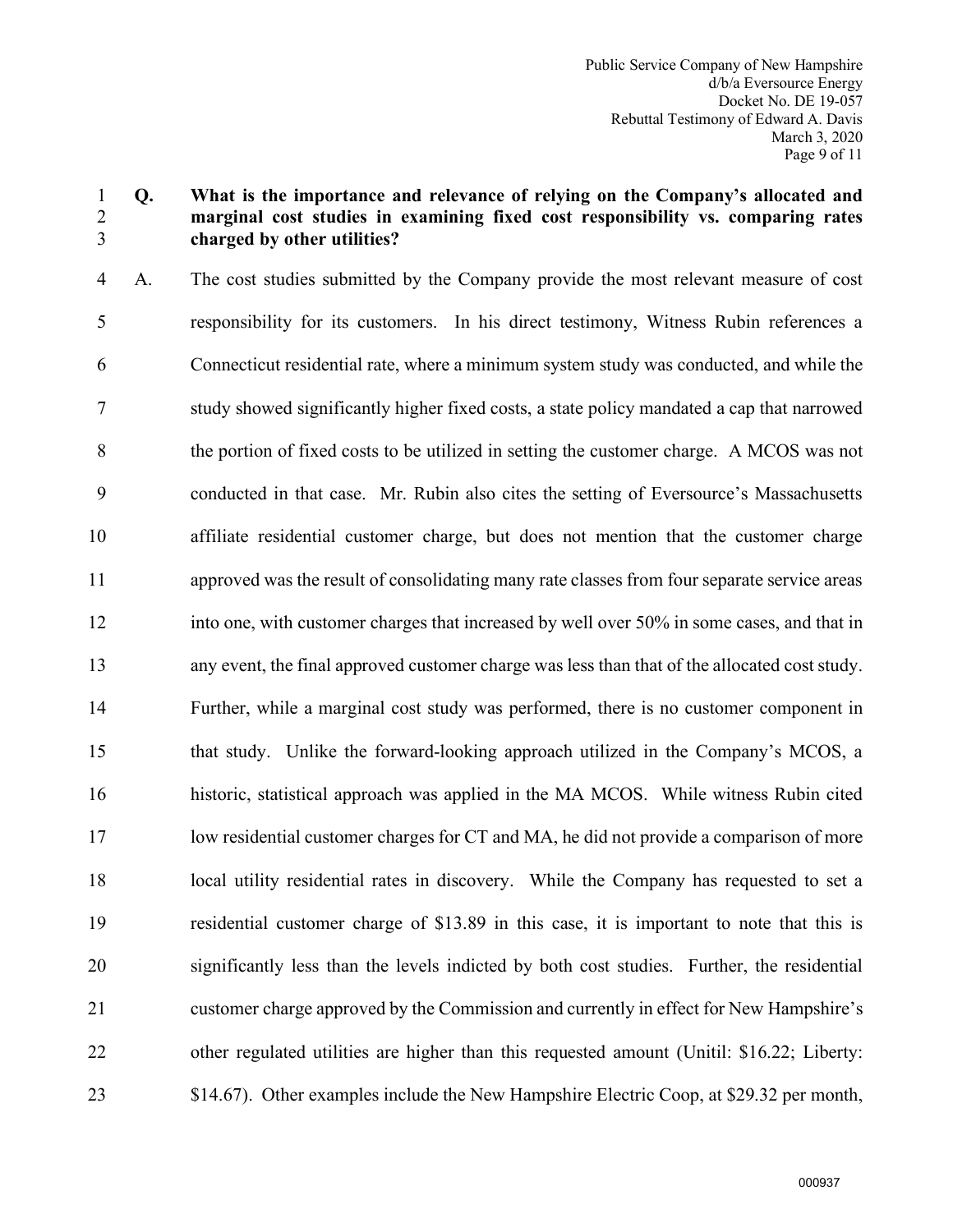|                | and Green Mountain Power which charges a daily customer charge that equates to \$15.04           |
|----------------|--------------------------------------------------------------------------------------------------|
| 2              | per month. While these are interesting comparisons, the most relevant fact in this rate case     |
| 3              | is that the proposed customer charge of \$13.89 is less than, but aligned with, the cost studies |
| $\overline{4}$ | conducted specifically for PSNH using current costs.                                             |

# 5 **Q. Please discuss the OCA's concerns regarding lost sales and the relevance of historic**  6 **vs. test year revenue.**

7 A. Witness Rubin states the lost sales are a fiction, and the increase in revenue from the last 8 rate case to the test year in this case supports [no mechanism should apply). Lost sales 9 and therefore lost revenue are not a fiction. All else being equal, a reduction in sales due 10 to actual energy efficiency measures installed translates into lost revenue. The record in 11 [See pages 24-27  $\&$  59-60 of Order # 25,932] is clear on this terminology, and on the basis 12 for determining lost revenue and its recoverability through the Company's System Benefits 13 Charge mechanism.

14 Witness Rubin compares revenue calculated at rates applied to sales established in the prior 15 rate case with current case TY revenue, and claims that the increase in revenue during that 16 time shows that the Company has not lost revenue. This comparison is irrelevant. The 17 Company has developed proposed rates using TY billing determinants, and calculated 18 revenue at current rates using those same billing determinants, and not those in effect 10 19 years ago. Whatever changes in sales and revenue that have occurred between 2008 and 20 2018, the relevant basis for setting revenue, and determining the extent of displaced or 21 reduced sales due to EE (or DG) installations is the 2018 billing determinants applied in